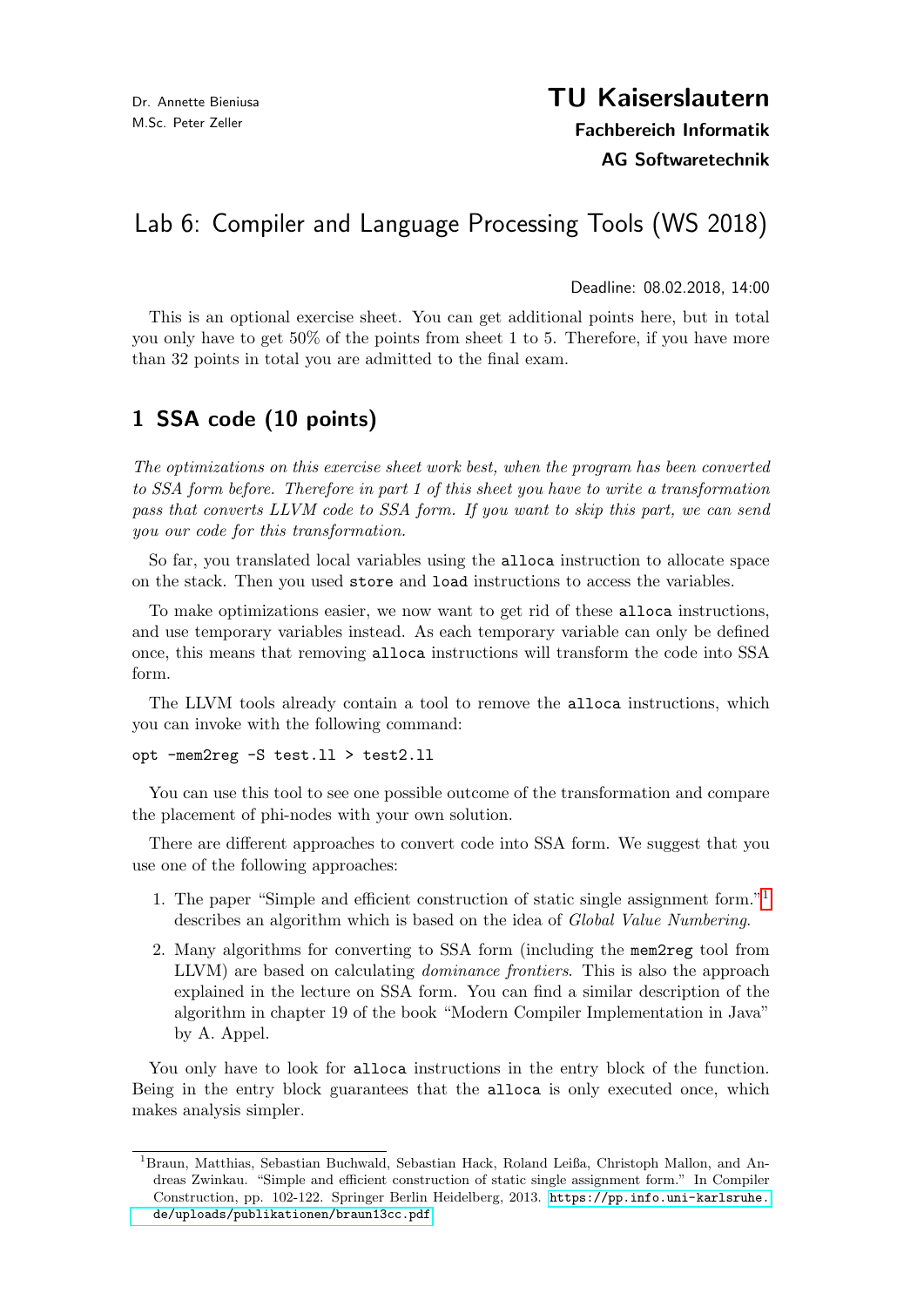Furthermore, you only have to consider the alloca instructions, where the address is only used in direct loads and stores. If the address of the stack object is passed to a function, or if any pointer arithmetic is involved, the alloca should not be considered for the transformation.

## 2 Dead code elimination (4 points)

Write an optimization, which removes all useless assignments. An assignment is useless, if the assignment has no side-effect and its left hand side (the TemporaryVar) is never used afterwards (see: Liveness analysis).

#### Example:

| $\sqrt[6]{y}$ = add i32 2, 0<br>$\chi =$ add i32 1, 0<br>$\chi$ z = add i32 3, 0<br>$\chi$ = add i32 3, 0<br>$\Rightarrow$<br>$\%a = add$ i32 $\%x$ , $\%z$<br>%a = add i32 %x, %z<br>%b = add i32 %x, %y<br>call void @print(i32 %a)<br>$ret$ i32 0<br>ret i32 0 | $\chi =$ add i32 1, 0 |                          |
|-------------------------------------------------------------------------------------------------------------------------------------------------------------------------------------------------------------------------------------------------------------------|-----------------------|--------------------------|
|                                                                                                                                                                                                                                                                   |                       |                          |
|                                                                                                                                                                                                                                                                   |                       |                          |
|                                                                                                                                                                                                                                                                   |                       |                          |
|                                                                                                                                                                                                                                                                   |                       | call void @print(i32 %a) |
|                                                                                                                                                                                                                                                                   |                       |                          |
|                                                                                                                                                                                                                                                                   |                       |                          |

# 3 Constant propagation and constant folding (6 points)

Write an optimization, which evaluates all BinaryOperations, which use constant Integer or Boolean values. When the value of a TemporaryVar can be determined by constant propagation and constant folding, all uses of the variable should be replaced with that constant value.

#### Example:

| %a = add i32 1, 2        | $\%a = add i32 1, 2$        |
|--------------------------|-----------------------------|
| %b = mul i32 %a, 6       | % $b = \text{mul}$ i32 3, 6 |
| %c = sdiv i32 %b, %a     | %c = sdiv i32 18, 3         |
| %d = sub i32 %a, %c      | % $d = sub i32 3, 6$        |
| %e = add i32 4, %d       | %e = add i32 4, $-3$        |
| call void @print(i32 %e) | call void @print(i32 1)     |
| ret i32 0                | $ret$ i32 0                 |
|                          |                             |